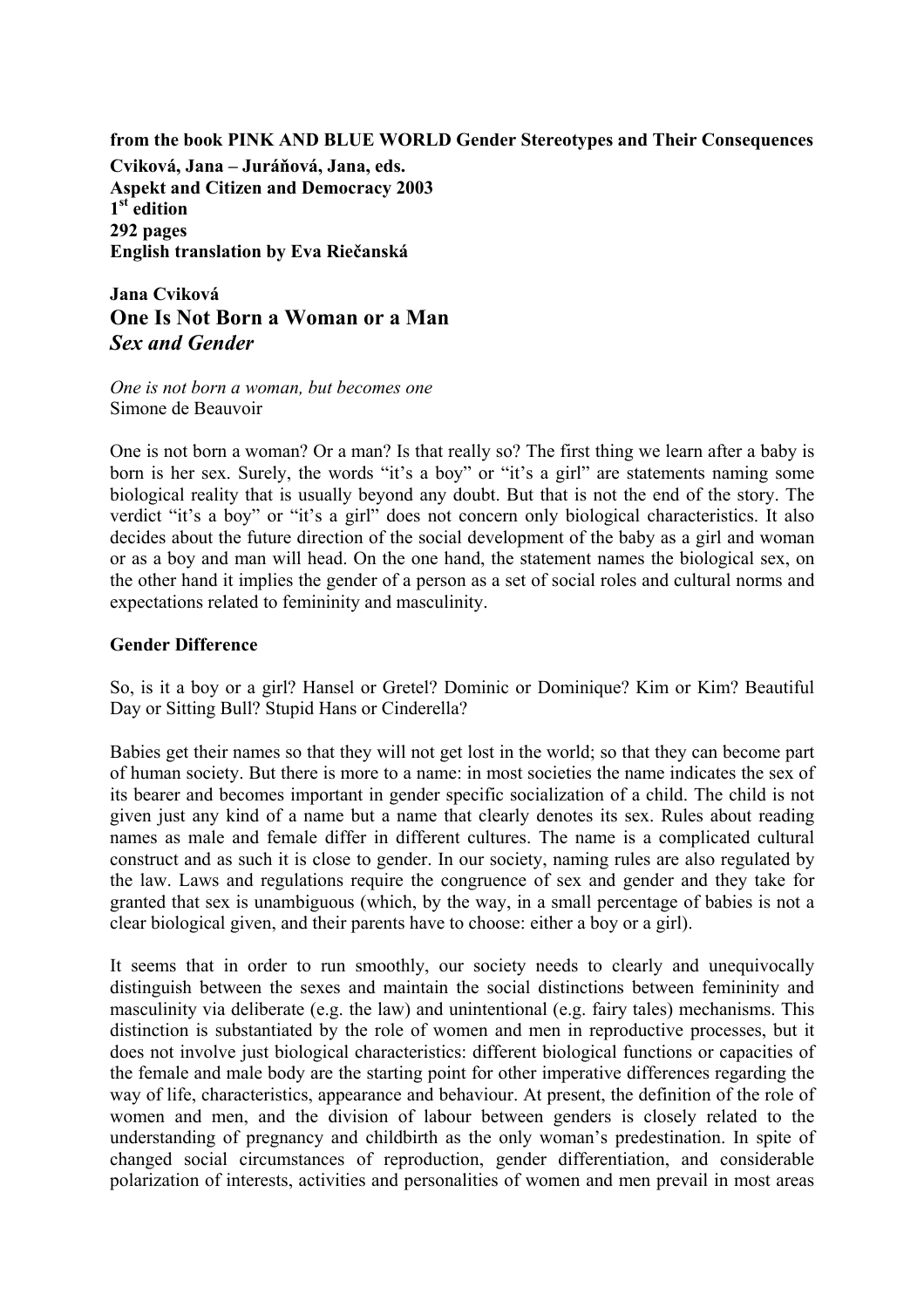of our life; but that does not mean that these divisions are "natural". The relationship between women and men, based chiefly on concrete – and variable – norms of the gender role, differs in different societies and time periods. It is not "natural", but historically, socially and broadly speaking culturally determined.

# **Legitimisation of Inequality**

We know the rhetoric of inequality between women and men in its past – socialist – and present-day variation. We have experiences with changes in gender relations in both the public and private sphere but also with cemented prejudice about changeless femininity and masculinity. Where is this contradiction coming from and what purpose does it serve?

We can use arguments about tradition, nature or natural order of the world and hence confirm the domination of the male way of seeing, $\frac{1}{2}$  taking for granted the existing power relations, and believe that they are immutable. Or we can critically look at the current constructs of masculinity and femininity, on the role of gender specific socialization of men and women in maintain and confirming of inequality in our society – and thus open up the space for changes that can be effectively started in school.

The conviction that the dissimilarity of the female and male role naturally follows from their biological difference is one of the most stable pillars of our culture. Its power is great. It ignores everything that subverts it  $-$  historical, social or psychological facts  $-$  and it even contravene our own experience. Through the use of stereotypes, people around us daily convince us about the "truthfulness" of the statement about the strong and weak sex, which has about as much validity as the statement that women wear skirts and wear men trousers. As a consequence of the belief in natural gender difference we often forget what women and men as human beings have in common, what unites them. And although the biological sex is not completely separable from cultural gender, and gender stereotypes "hinge" on biological sex, the variability of women and men within their own sex/gender is much more pronounced than the difference between women and men as groups.

Differentiation of sexes and genders is significantly implicated in the arrangement of relationships between women and men in society, chiefly because it legitimises this arrangement as natural. The argument about unquestionable validity of natural laws justifies unequal division of labour between women and men, in which women do most of unpaid or worse paid work. It also justifies unequal distribution of power between women and men – the power to decide about themselves and the world that surrounds them.

The belief that there is some generally valid and correct "masculinity" and "femininity" puts women and men into a narrow straightjacket of prescribed roles that do not correspond with real needs of partnership and cooperation between people in society a do not respect the individuality of women and men as unique human beings. Therefore, in our society the words "a boy" or a "girl" is often a verdict putting the baby on a track leading to either the pink of the blue world.

# **Two Waves of Feminism[2](#page-12-1)**

Already in the  $18<sup>th</sup>$  and  $19<sup>th</sup>$  century, critically thinking women and men questioned the ideology of immutability of the predestined female and male role. Mary Wollstonecraft, Olympe de Gouges, Stuart Mill, the suffragists, Rosa Mayreder, Elena Maróthy-Šoltésová and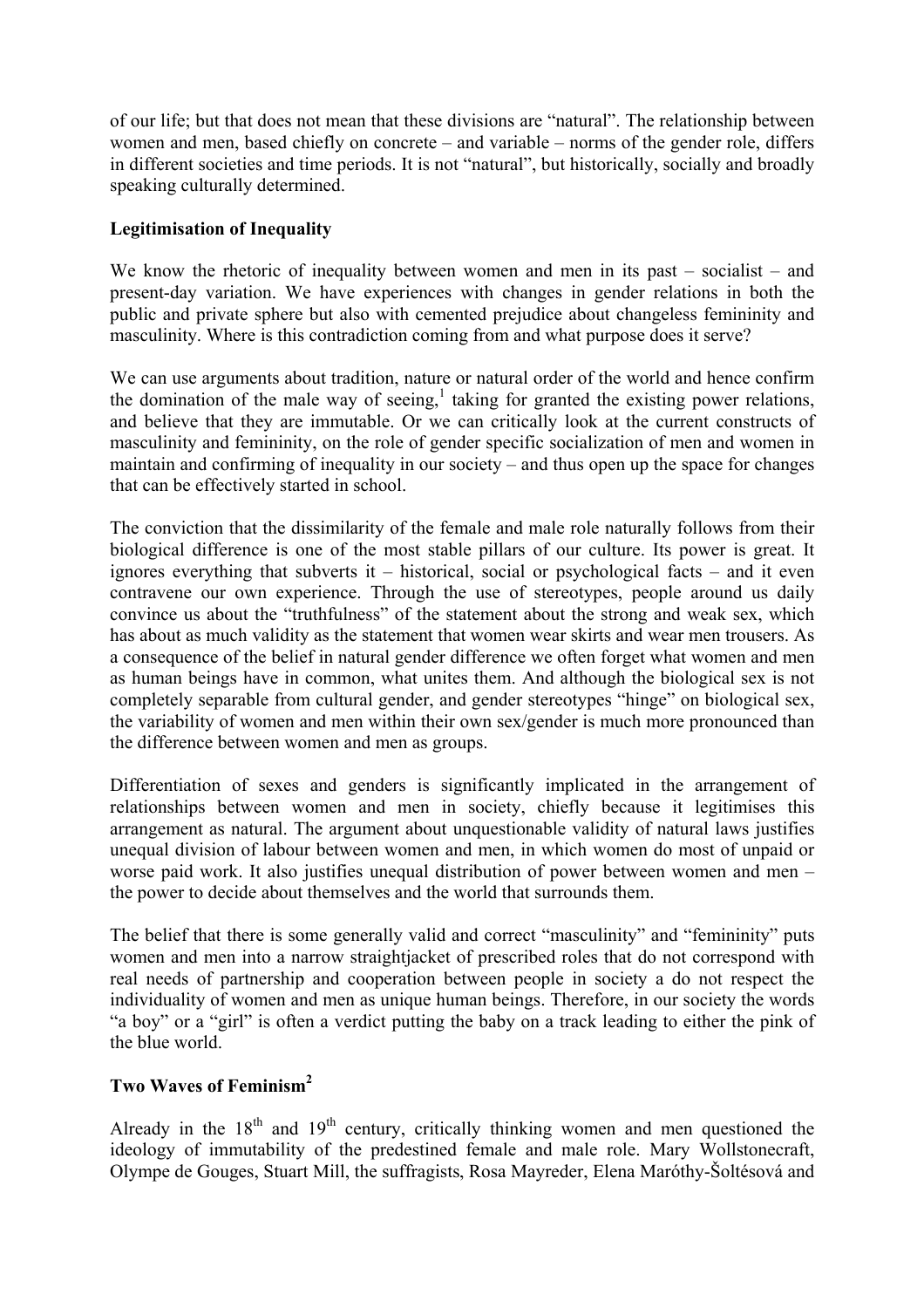others mostly critiqued the "female nature" that should prevent women from getting education and the right to vote. The first wave of feminism in the 19<sup>th</sup> century and the beginning of the  $20<sup>th</sup>$  century focused mostly on women's suffrage.

Nowadays, we take women's right to vote for granted and we do not give much thought to whether it is "unwomanly" and whether its exercise – requiring making independent decisions, seriously violates women's health or morals (even the contemporary definition of the "right womanhood" presumes that a woman "doesn't know what she wants", "asks other for directions", "lets herself being led", "is dependent"). Or more precisely – we don't give too much thought to the active right to vote, but we often and without hesitation comment on the prescriptive "femininity" of a female politician using stereotypical female attributes.

The first country to grant women the right vote was New Zealand in 1883. In Czechoslovakia, women gained the right to vote in 1919, in France as late as 1944. The illusion that universal suffrage would ensure gender equality swiftly dissipated. The French writer and philosopher Simone de Beauvoir in her iconoclastic book *The Second Sex* (first published in 1949) examines deeper roots of women's subordination from the perspective of concrete family relations and socialization of girls and boys, as well as from the perspective of transmission of tradition and knowledge in society as a whole. The formation of a "womanly" passive woman ("don't be a tomboy", "don't soil you dress", "be a nice/good girl") and a "manly" active man ("boys don't cry", "don't be a sissy", " fight with the dragon") is constantly happening on several levels: in fairytales a woman will learn that "in order to be happy she must be loved, and in order to be loved she must wait for her love" (de Beauvoir, published in Slovak: Aspekt 1/2000). Fairytales, stories and folk songs are filled with Sleeping Beauties, Cinderellas, stepdaughters, and women who give, wait and suffer. "In songs and fairytales the young man adventurously sets out to look for a wife. He fights with dragons, wrestles with giants; she is locked up in a tower, palace, garden, tied to a rock, captured, sleeping – she is waiting." (Ibid.). De Beauvoir's disillusive analysis of prevailing cultural patterns maintaining a hierarchical relationship between women and men and putting women in the position the "second" sex caused much furore and countless discussions. The book *The Second Sex* has become cult reading for the second wave of feminism. The author in the book summarizes cultural underpinnings of the female role: "One is not born, but becomes a woman. No biological, psychological, or economic fate determines the figure that the human female presents in society: it is civilization as a whole that produces this creature, intermediate between, male and eunuch, which is described as feminine." (de Beauvoir, in Slovak in : Aspekt 1/2000.)

The second wave of feminism that started in the USA in the 1960s and in Western Europe in the  $1970s<sup>3</sup>$  $1970s<sup>3</sup>$  $1970s<sup>3</sup>$  initially focused upon women's access to paid jobs, reproductive and sexual rights and health. Later the spectrum of issues broadened: violence against women and children (esp. the issue of sexualised violence), inadequate representation of women at all decision making levels, the domination of the "male perspective" and indivisibility of women in science, research and education, and others.

The feminist movement and thinking was diverse already at its beginning and with the passage of time it has grown even more pluralistic – therefore it is better to speak about feminisms (such as ecofeminism, African-American feminism, liberal feminism, socialist feminism, feminism of gender equality) rather than a singular feminism. These different feminisms mutually overlap, interlink, and complement each other, but they also fight, negate and contradict one another. Their common thread, however, is the conviction that women are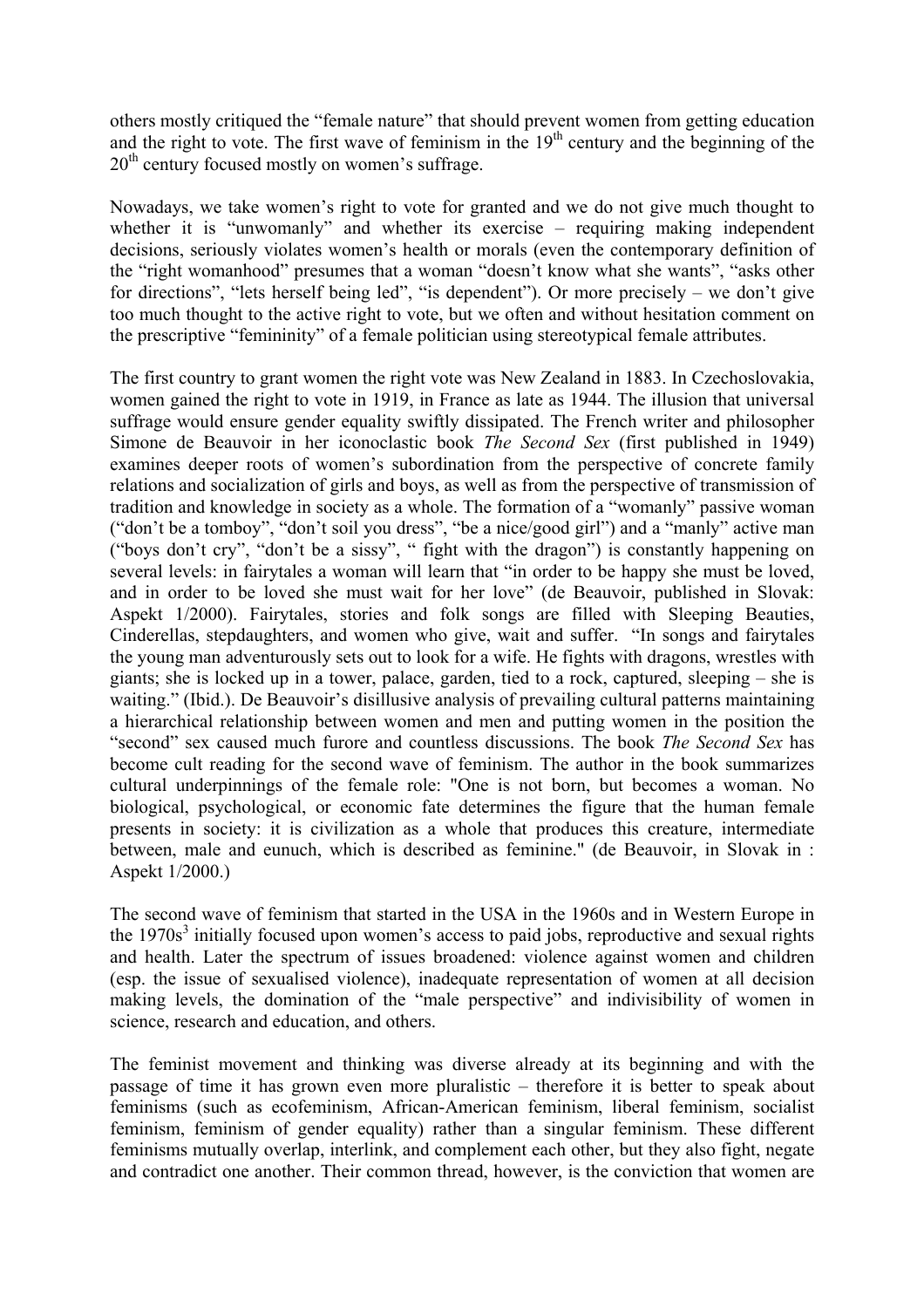human beings and therefore they have the duties but also responsibilities and rights of a human being.

# **Sex and Gender**

In western countries thanks to feminist thinking the distinction between biological sex and cultural gender has become important part of reflection in science, education and politics esp. since the 1980s.

Feminist and later gender theories have unmasked the gender blindness of the way of seeing that used to be regarded as gender neural. It became and more difficult to present the domination of the male perspective as seemingly gender neutral.

From the gender perspective it has become apparent that it is not only the female gender role but also the male gender role that is affected by ideas or even the dictate of a concrete society in a concrete time and space. Gender-aware observations and analyses of social structures have shown that problematic it is not only obviously disadvantaged "femininity", the critique of which already has a long tradition, but also "masculinity" distancing men from relationships and their responsibility for them. No matter how diverse the gender role when performed by individual women and men may be it is not primarily an individual matter. Its formation is influenced by stereotypical ideas about femininity and masculinity surrounding us and creating the setting for its performance. The stereotypes condition gender relations that are constructed on the basis of conventional perceptions, cultural patterns and ideologies piling up around the concept of "true" femininity and masculinity. The symbolic order based on complete difference and mutual "exclusivity" of the two sexes – as we can see it in the expression "the opposite sex" implying that the man should be the opposite of the woman and vice versa, is not limited to the mere statement about otherness of the sexes. The opposition of sexes is linked to evaluation of this otherness, to creation of hierarchies, to assigning of functions, and to formation of stereotypical ideas.

# **The Rules of Femininity and Masculinity**

No matter what her individual personality and life circumstances may be, each concrete girl or woman is confronted with the basic rule of femininity: "in no case should a woman want to be like a man". This rule creates a set of expectations that can be summed up by statements such as "she is mindful that a man doesn't feel week or inferior", "she finds her self-fulfilment in caring for others", "she is sensitive, gentle, compliant" or "she tolerates much and forgives a lot". The main rule of masculinity - "since a man is not a woman he never does what a woman does" – confronts a boy, irrespective of his individual personality and life circumstances, with expectations that cold be summed up by statements such as "he wants to be stronger, smarter and wants to earn more money", "he finds his self-fulfilment in professional success", "he is tough, never showing his feelings" or "he tolerates nothing and forgives nothing".

When comparing these expectations still marked by broadly accepted stereotypical ideas about women and men, one must ask whether it is possible for these women and men to live in a partnership based on fair division of rights and responsibilities in both the private and public life. They will not get away easily with breaking the basic rules – they will suffer ridicule (comedians who ridicule women or "unmanly" men are commonly rewarded by appreciative bursts of laughter from their audience) and scorn ("masculine" women or 'effeminate" men are often targets of cruel despise).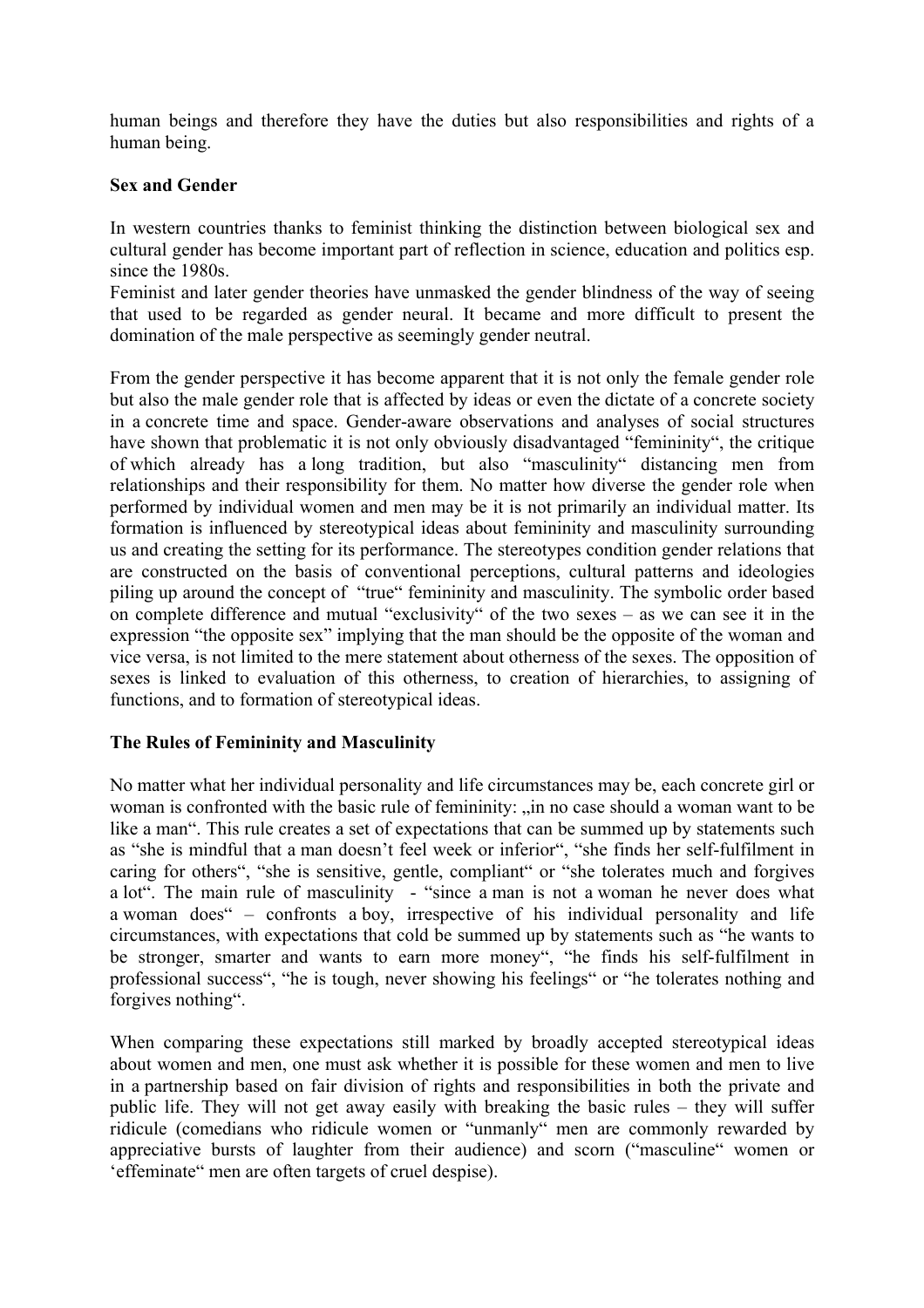This general agreement about what is funny and despicable attests to general comprehensibility of gender stereotypes in our culture, and indicates what they are "good for". They simulate simple orientation in the world: from the perspective of short-term effectiveness it is expedient to use what appears to us as culturally obvious. But the question is: what price do we pay for that.

A stereotype does not have a subject – it is not created and reproduced by someone. It emerges and is reproduced in the web of expectations and those to whom stereotypes pertain cannot influence them. Our own stereotypical expectations depend on stereotypical expectations of others and this creates a vicious circle. For instance, from the stereotype that "women are mothers" follows the stereotype that "women want to take over exclusive responsibility of childcare", and from that follows the stereotype that "women seek out parttime jobs", which in turn discriminates against all women on the labour market. Facing this dead-end situation, people that are discriminated against usually conform to the stereotype that lies at the root of the discriminatory situation. The impossibility to escape, forces them to resign (McKinnon quoted in Holzleithner 2003).

The ubiquitous implicit gender hierarchy daily places us inside the limits of the stereotypical gender role. As it seems, for the sake of social stability it is simpler to maintain the social order based of an unjust and distorting stereotype rather than to constantly negotiate the social order based on open communication and mutual respect.

However, the stereotypical understanding of the female and male role that would confirm and maintain gender inequality is shaking. Its presence in the real life is not as frequent and firm as the ideological constructs in advertising, the media, politics, fairytales, literature or text books are trying to convince us. On the other hand, stereotypical constructs influencing social values are arduously resisting verbal political proclamations about equality between women and men, provisions on gender equality in the Constitution of the Slovak republic, laws prohibiting discrimination on the basis of sex and gender in employment, as well as the reality of changing roles of concrete women and concrete men.

# **The Pink and Blue Imperative.**

The fixed idea about "inborn" femininity and masculinity glosses over the fact that children enter a micro and macro-cosmos formed by the cultural pattern of gender duality and that in each moment of their lives the socialization of a girl or boy takes place in this divided and hierarchically organized world. Children enter a pre-structured world of expectations, hopes, limits and colours, in which gender as a social category plays a very important role. In our cultural setting, the girl is surrounded by the pink imperative and the boy the blue imperative.

The attribution of gender roles happens by means of communication, evaluation, clothing, selection of toys and games. The decision between a doll and a car does not follow from the biological sex of the baby but from the social evaluation of the toy as either appropriate or inapposite for a girl or a boy. If we, as parents, decide to disrupt this strict division of toys and give a boy, for instance, a doll to play with we are aware of the fact that our decision goes against conventions and that it is more than likely that reactions to a boy playing with a doll will be different from the reactions to a girl. The children are also likely to receive different instructions on how to handle the doll. Usually no one rushes in to remind a boy playing with a doll about how to caress it, and he will not be immediately called "a father". People around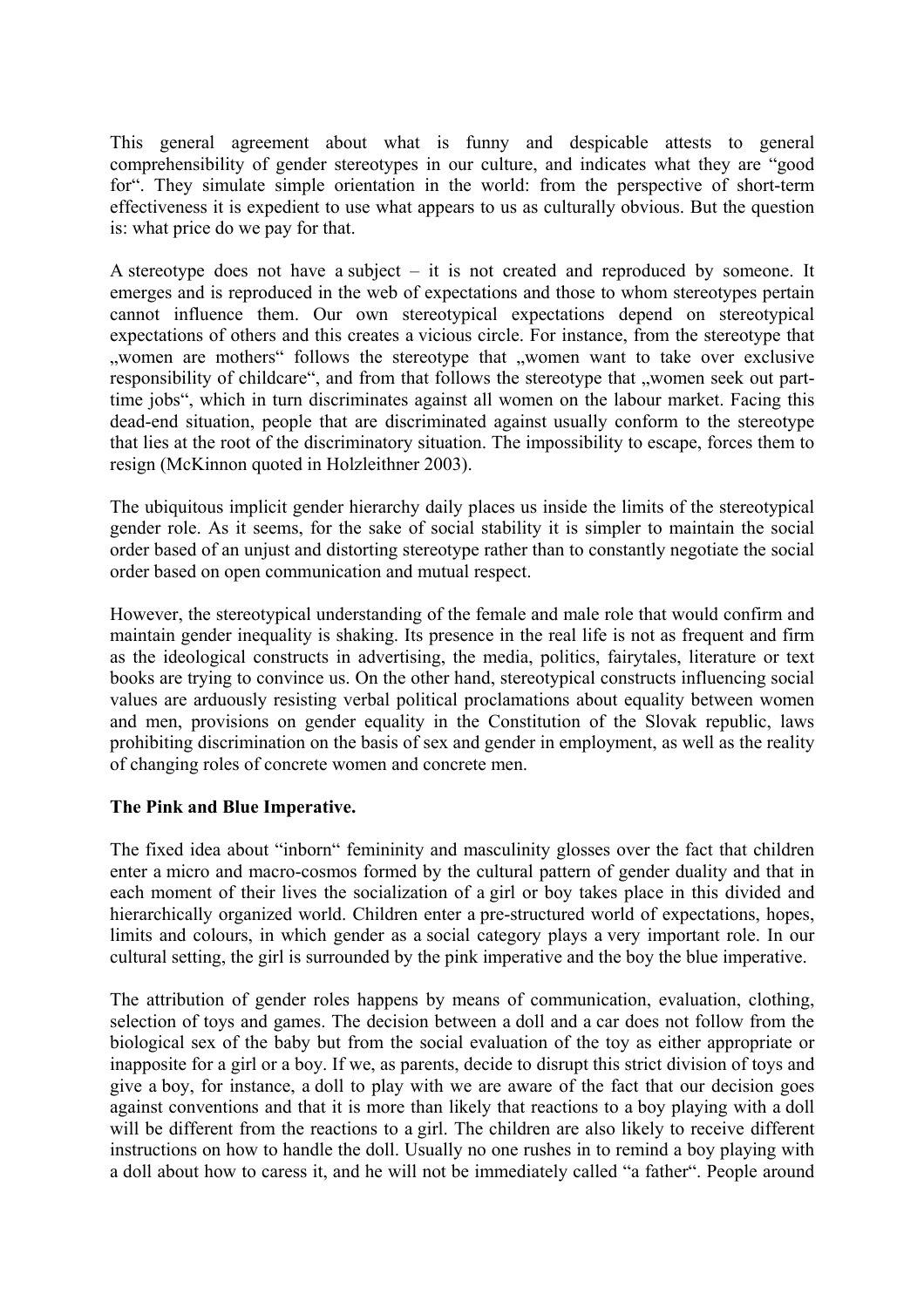him will not get excited over his "inborn fatherly instinct". On the contrary, when a girl is playing with a doll the instructions and appreciation of the adults usually emphasize her presumed future motherhood.

The play of both children is seemingly the same - they are playing with the same toy, but the cultural framework of their play is gender specific. As the author of one the basic studies about gender stereotypical socialization approaches Elena Gianini Belotti points out: "A child has an inborn capacity to play, but the rules and objects are undoubtedly the product of culture." (Belotti, in: *Aspekt*1/2000.)

The repertoire of toys is just seemingly broad. Children select their toys and games independently, but they also react to what we offer them. And this offer is already a selection from the existing choice.

An important factor creating the existing offer and guiding parents' choices is advertising. Advertising works with stereotypes – with their confirmation and subversion. In Slovakia, in toy advertising still prevails uncritical exploitation of gender stereotypes, which leads to their further reproduction even reinforcement. The colour design of ads copies the gender stereotypical rules of the pink and blue world.

Let us demonstrate how this functions on concrete advertising leaflets:

For babies of up to 3 years many toys are still gender neutral. This may not be true for all toys, but it is true for animals and building blocks. Under the slogan "The best for the youngest", the leaflet offers toys "appropriate" for both girls and boys – it does not discriminate on the basis of their gender. The prevailing yellow colour with no strict gender coding is used to signal openness.



*The best for the youngest* 

The pink and blue worlds of the other pages of the leaflet speak about different demarcation of the space for girls and boys – girls belong to the household (the private sphere), while boys belong to the world (the public sphere); the girls should be practical while the boys should be creative, and the like.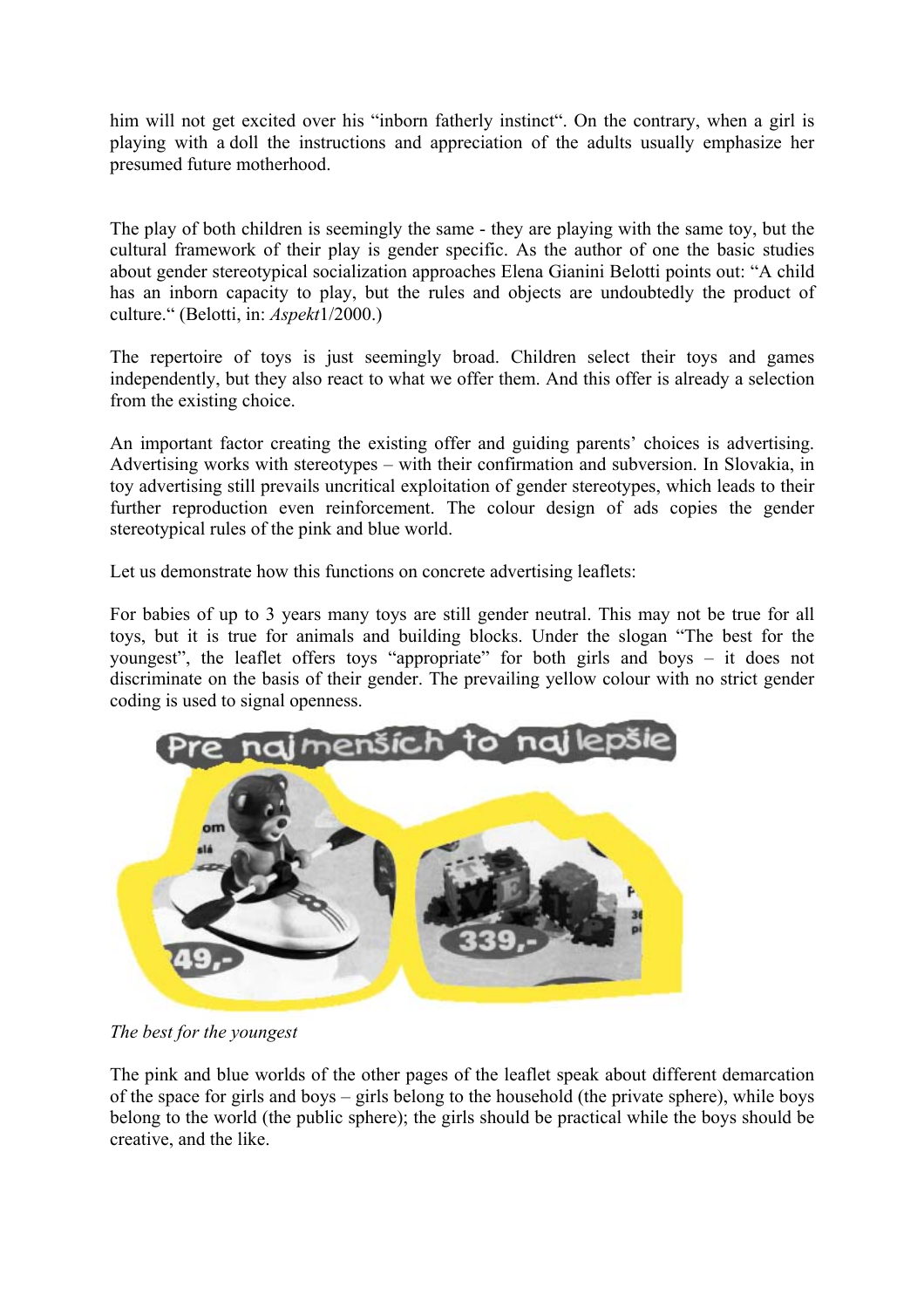While the girls depicted on the pink page as small mothers (Let's pretend we are moms and housewives) are taking care of dolls, carrying out household chores and taking care of themselves to be pretty, the boys on the blue page are receiving their invitation to the world of creativity and knowledge.



*Let's pretend we are moms and housewives For young scientists and constructors* 

While the girls on the pink page get the message that they are little dressy girls and the best jobs for them are a seamstress, hair dresser or beautician, the boys on the opposite blue page are setting out to conquer the world.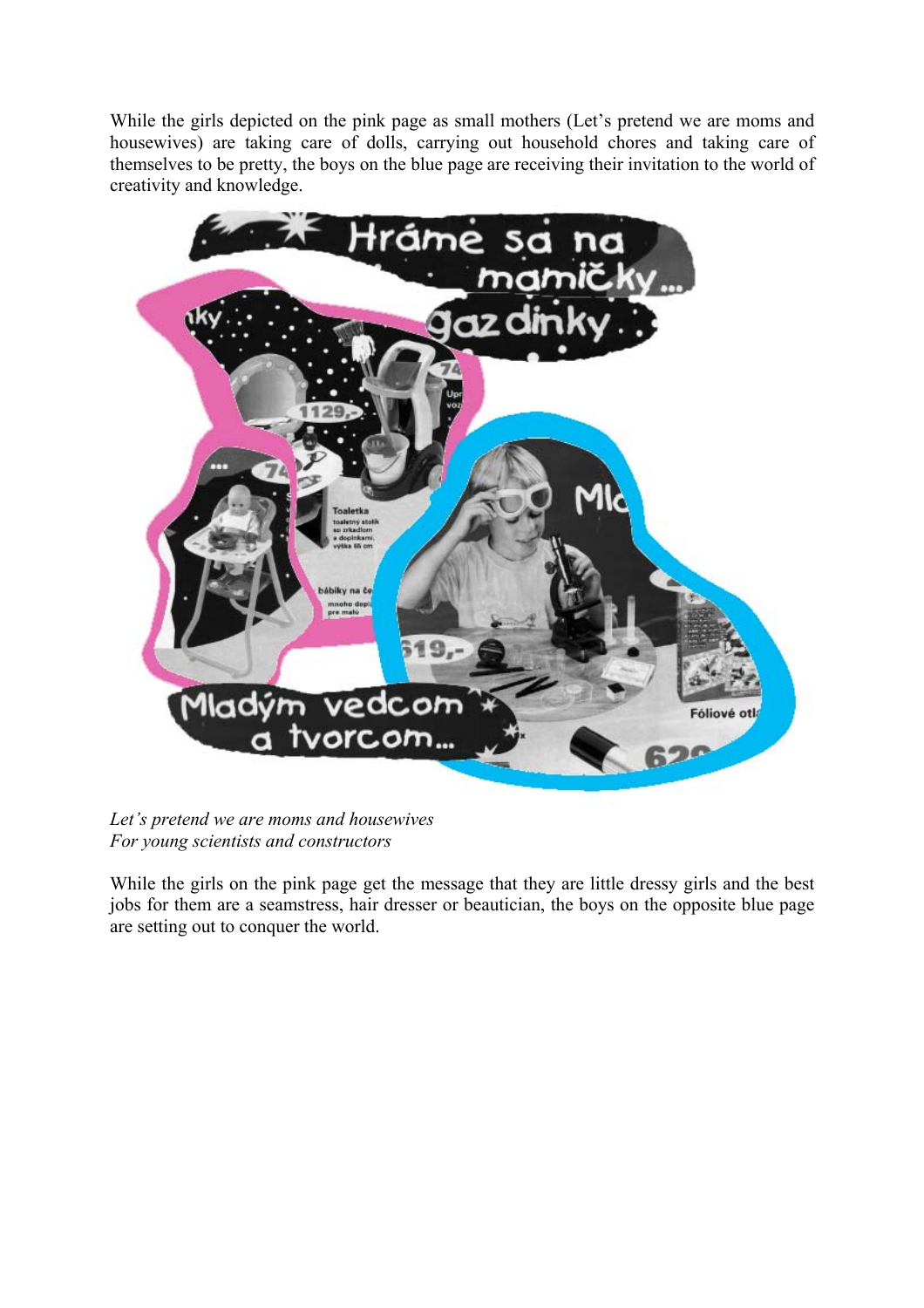

*For small adventurers* 



*For small seamstresses and dressy girls* 

Another advertising leaflet seemingly introduces us to the world of a family, as if the offer from the private sphere "to be like my mom" or "to be like my dad" was equally addressing both girls and boys. At a closer look, however, the situation appears to be very different: the girl on the pink page under the slogan "I want to be like my mom" is doing house chores and taking care of dolls. The boy, who wants to be "like his dad" identifies himself with action figures of superheroes.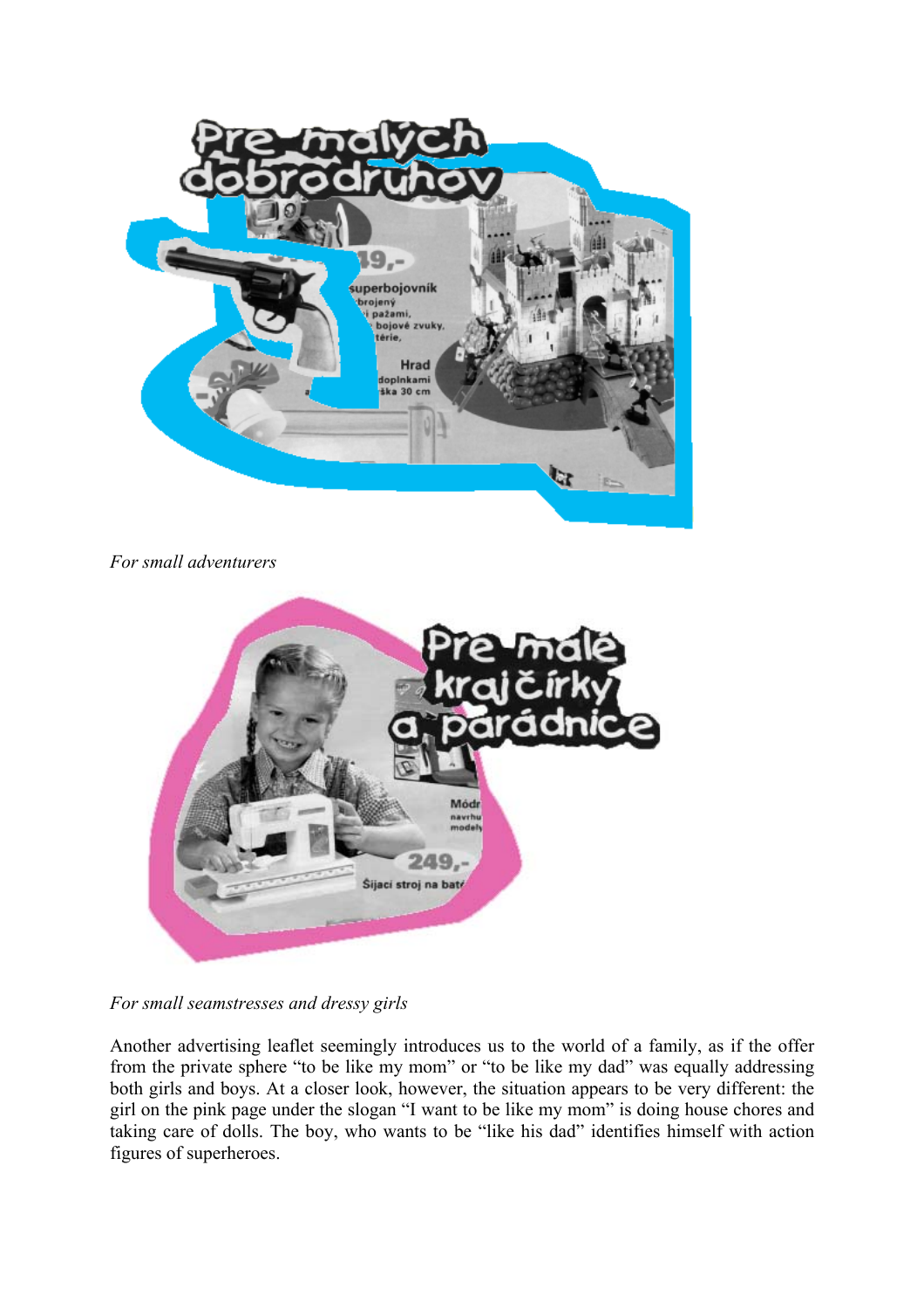

*…and I want to be like my father* 

The identification offer for girls is clear: a girl  $=$  a future mother. Directly linked to motherhood is the female obligation to take care of their appearance and household. Given the high female unemployment rate in our country it is remarkable that advertising based on such reduction of the female role actually works. Pink departments of toy stores make profit; therefore our society seems to prefer this division of labour - irrespective of the "equality of opportunities".

The identification offer for boys is much more diverse: a boy  $=$  a future professional (or conqueror), but not a future father. The action figures of superheroes whose image is evoked as a paternal model can hardly be considered to be preparation for fatherhood.

Nobody prevents girls and boys from becoming successful professionals or good fathers, respectively, but nobody supports them to become so either. On the contrary, all signals are telling them: you do not live in the same world.

At the beginning, the inquiry into mechanisms of gender stereotypes was based on the idea of female gender stereotypical socialization as limiting and constraining (Scheu in: *Aspekt*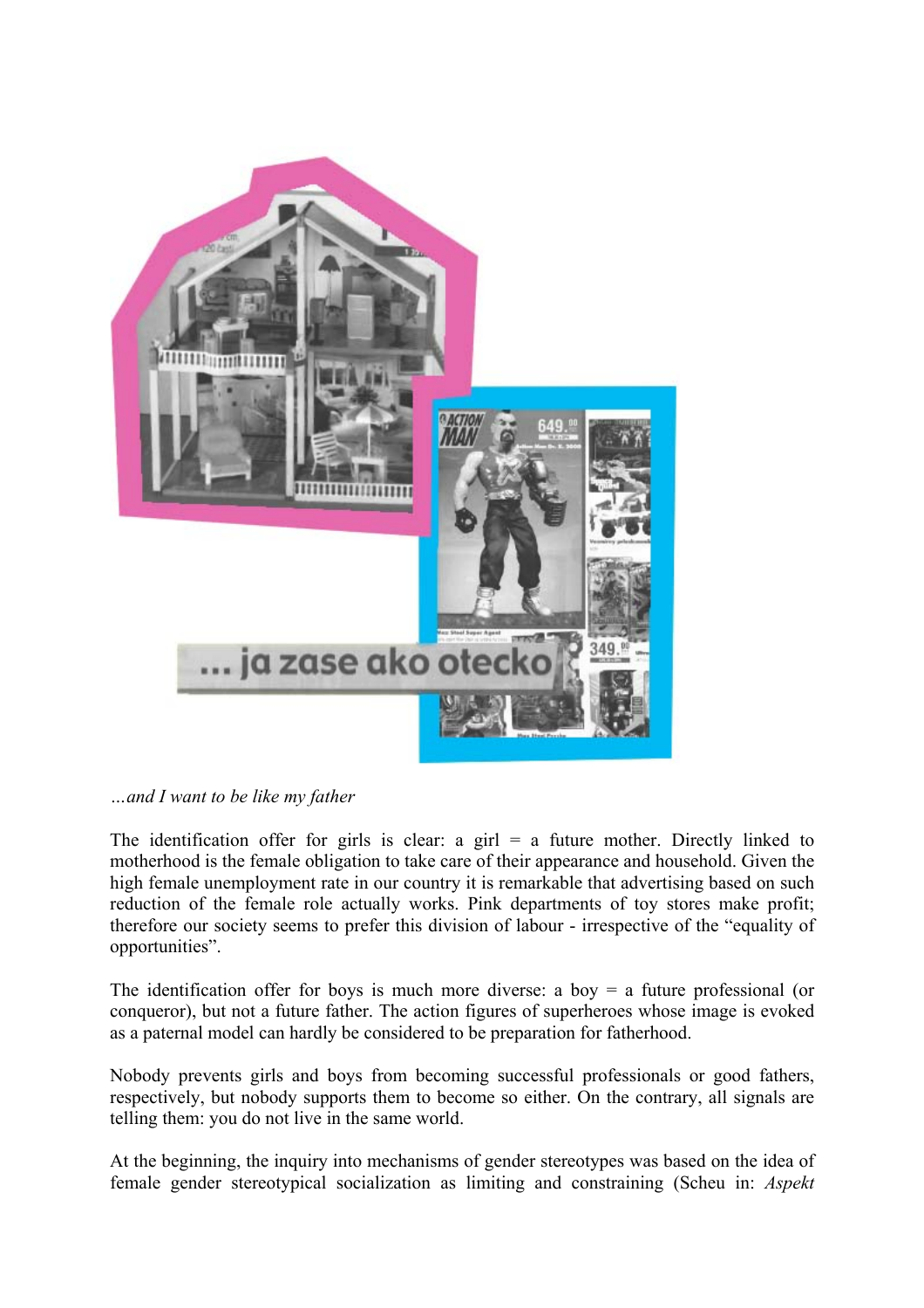1/2000), which was understandable given the tangible discrimination against women that had been the first impulse for critical approach to traditional roles. This approach considered the male role - in contrast to the female role, to be the source of social privilege but also of higher personal satisfaction. Later it became apparent that also men are constrained by gender stereotypes (see e.g. Bernardová — Schlaferová 1997).

Striking about the given advertisements examples is the fact that girls can at least partly find some reality of the life of their mothers and other women in the presented patterns. That is much harder for boys: the father is absent and not all men they know are scientists or conquerors of new planets.

Games and toys do not exist in the vacuum of arbitrariness – they are socially embedded and serve to put girls and boys on the track of their conventional social role. When children react in accordance with conventional expectations we consider that a "mollifying symptom of normality" (Belotti in: *Aspekt* 1/2000). The selection of toys attests to the fact that children very early know what behaviour is rewarded and what behaviour is regarded as gender appropriate. The fact that differentiation of toys into intended for boy and for girls grows with children's age points to very strong cultural influences (Oakley 2000).

# **Gender Relations in Textbooks**

"If children were getting all information on gender relations in the grown-up world only from their textbooks they wouldn't have any idea that they are living in a country in which gender equality is guaranteed by the constitution," comments bitterly on her analysis of elementary education textbooks the Polish author Anna Golnikowa.

In school besides official explicit curriculum we present to children also *hidden curriculum.*  This curriculum often reinforces existing gender stereotypes esp. gender division of labour. The choice of life paths of boys and girls differs considerably. Rigid gender stereotypes are not limited just to advertising as a symbol of superficial consumerism but they also dominate in textbooks that are a symbol of generational transmission of knowledge.

When going through the pages of ABC books, primers and readers for first classes of elementary schools we often come across stereotypical division of labour in the family:

| Otec číta noviny.  |
|--------------------|
| Mama vozí bábätko. |
|                    |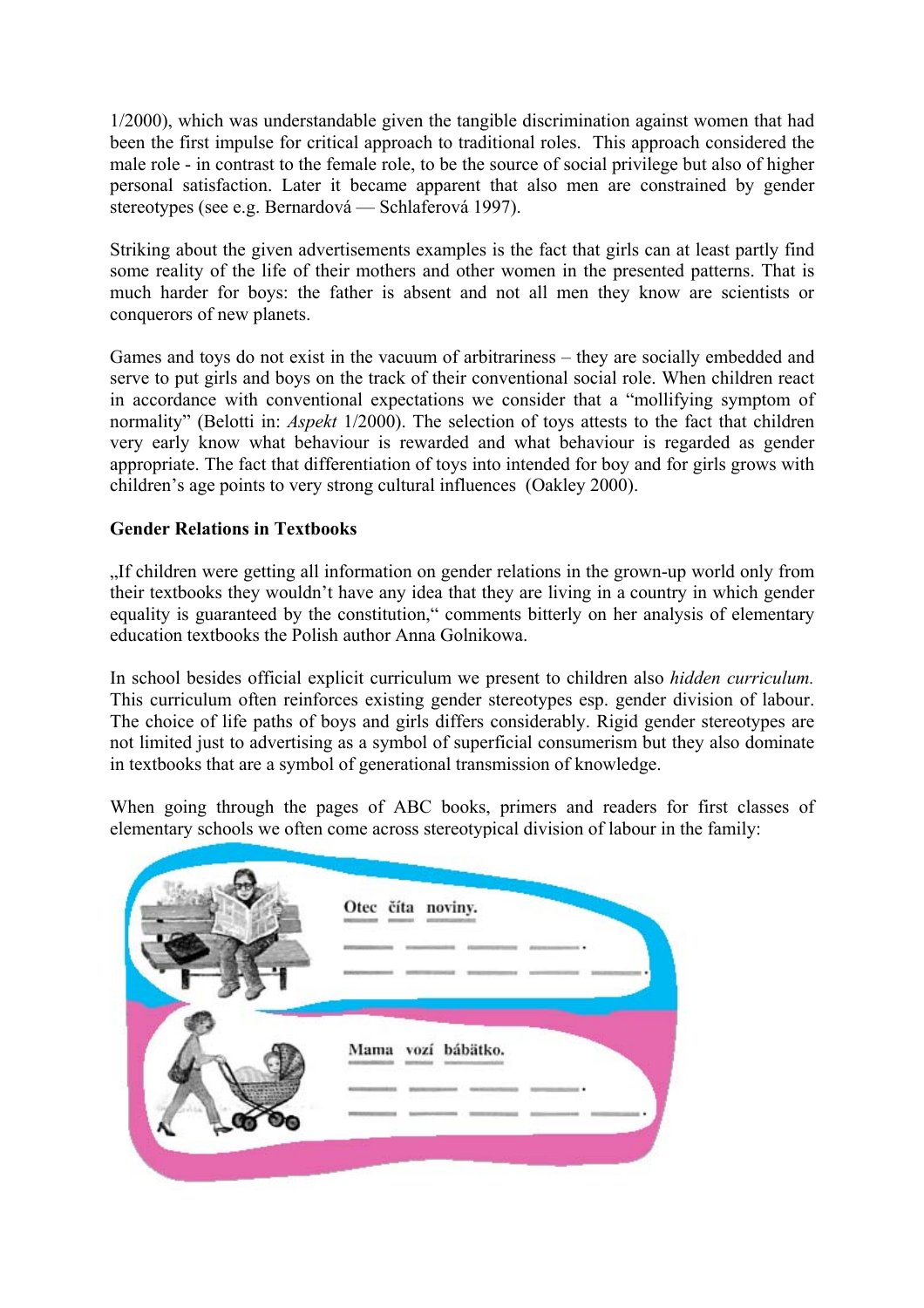*The father is reading a newspaper The mother is pushing a stroller with a baby.*



*Boba and Biba have new dolls. Biba is pushing a stroller with her doll. But the doll is not sleeping. She is crying: Ma-ma! Boba is carrying her doll. My doll is barefoot. I will give her blue slippers. Biba and Boba are little moms. They are playing with their dolls.* 

Just like advertising, also textbooks prepare girls for their maternal role. Boys are reminded of their paternal role only in passing, in addition to other, more important things – such as a motorcycle or football. In textbooks, boys and men represent people as such, they are universal representatives of the humankind; girls and women are often just invisibly included. Textbooks bring the idea about incompatibility of the image of the real man (The proper man is interested in football) and the father who shares a common world with his children. The image of the mother is reduced to the image of a servant as if the real woman was just a performer of household chores. These images in textbooks have survived socialist emancipation of women and they are still alive irrespective of the fact that their real life validity for the whole population of Slovakia is at best dubious. This approach encodes female fear of the public space and male incompetence in the private one, which has implications not only for division labour in childcare and household care but also in the public life.

Examples of texts in readers:

*Mother is washing laundry in a washing machine (…) She washes it and hangs it. The washing machine is mom's good helper. She is putting the laundry in the washing machine.* 

*Mom was playing with my new shoe and Dad's pen. I don't know why - she is a gown-up. Even dad didn't know. He asked mom: What are you doing? I'm writing down our address so that people will know where to bring back your daughter is she got lost at the football match, replied Mom.* 

But what do about it? Textbooks are very important teaching aids – should we throw all of them away?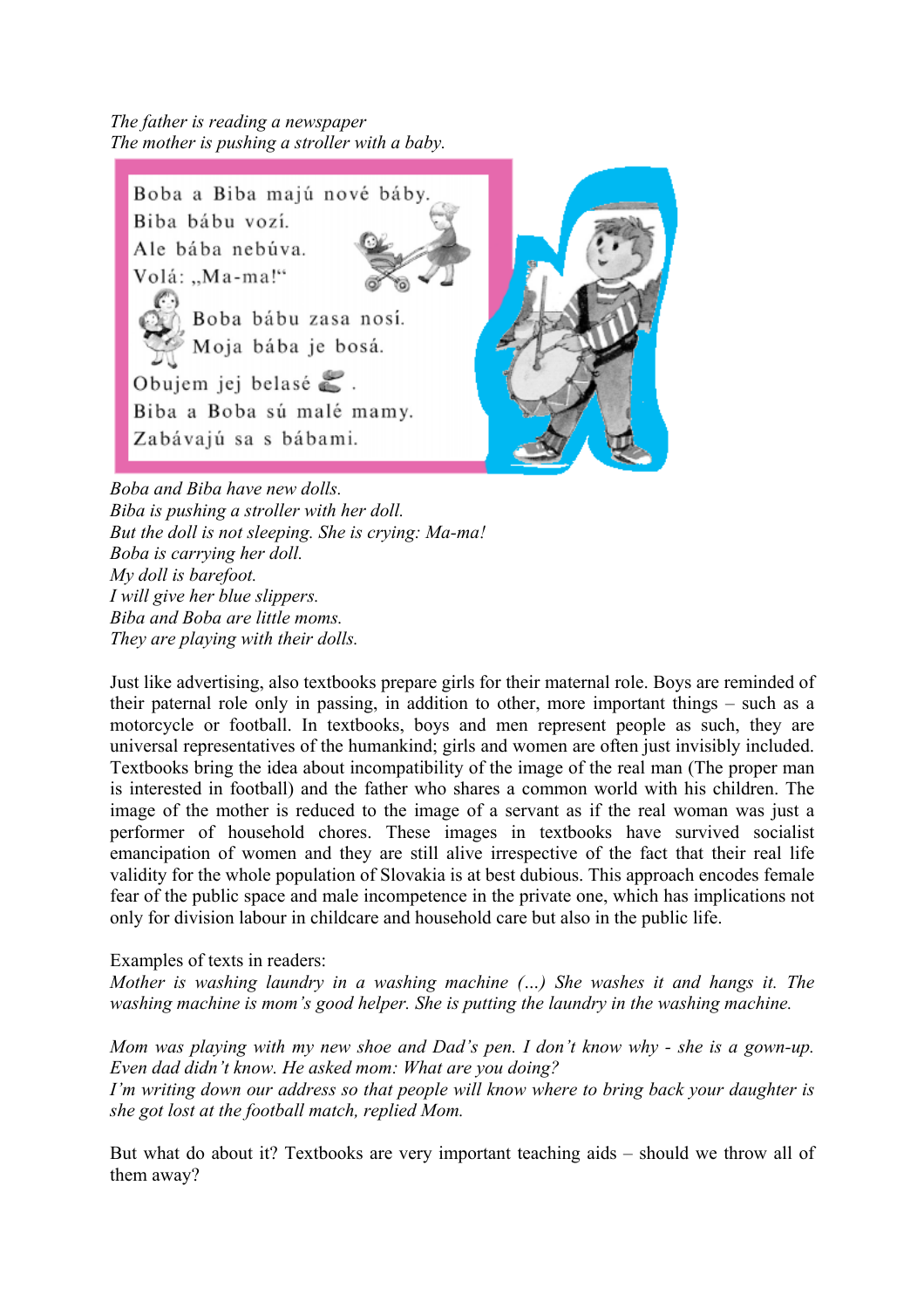We should not but we can speak with children about the images of women and men in textbook and compare them with the diversity of reality. We can try to notice stereotypes in our own approach to children and to curriculum and strive for a gender sensitive approach. We can use subversive texts, or non-traditional interpretations of fairytales. Together with children, we can learn to critically perceive the "eternal" and "only" truths.

# **What Society Does Not Know**

The school and people in it are part of the whole society; therefore the school will not teach what society does not know. The process of transformation of our society has brought about diversification. Sometimes it seems that society, or its parts, do already know, but the school has not learned yet. In the 1990s non-governmental women's organizations were springing up and they were gradually opening up themes related to women's human rights and especially to the unequal status of women and men. Feminist and gender studies programmes started to develop and book were published.<sup>[4](#page-12-3)</sup> Mainly in relation to the EU accession process, emerged also the first official instruments to foster equal opportunities of women and men in society (Department of Equal Opportunities at the Ministry of Labour, Social Affairs and Family and the *Conception of Equal Opportunities for Women and Men*). The *Conception* approved by the Government of the Slovak republic contains concrete provisions related to education such as modification of the curriculum to include gender equality and non-discrimination on the basis of gender and sex and elimination of gender stereotypes. These provisions are in line with the Convention on the Elimination of All Forms of Discrimination against Women (CEDAW) that is binding also for the Slovak Republic. From the educational perspective especially relevant is namely article 5 in which states committed themselves to taking all appropriate measures to modify the social and cultural patterns of conduct of men and women, with a view to achieving the elimination of prejudices and customary and all other practices which are based on the idea of the inferiority or the superiority of either of the sexes or on stereotyped roles for men and women; and also point (c) of Article 10 that commits the states to the elimination of any stereotyped concept of the roles of men and women at all levels and in all forms of education, in particular, by the revision of textbooks and school programmes and the adaptation of teaching methods;

This means that the school will learn several basic things:

- Biological sex is determined by nature and its principles before the baby is born; at the latest in the moment of childbirth the baby's gender starts to shape;
- Certain differences based on biological predispositions do exist but they do not justify the ideas about natural existence of the female and male role as given and the only correct ones, and do not justify unequal social status of women and men.
- The process of gender specific socialization of girls and boys has many layers and is taking place constantly; it is resistant to attempts at its conscious control. However, teachers – when creating the offer of co-ordinates of orientation and identification for their pupils, have the power to decide whether the school will uncritically participate in the reinforcement and reproduction of gender stereotypes or whether it will question them, uncover their meanings and open up new spaces for both girls and boys to shape their own forms of femininity and masculinity.

And that also means that through reflection on their own gender role and stereotypical images of women and men, all "school goers" will get a change of more self-conscious orientation in the world.